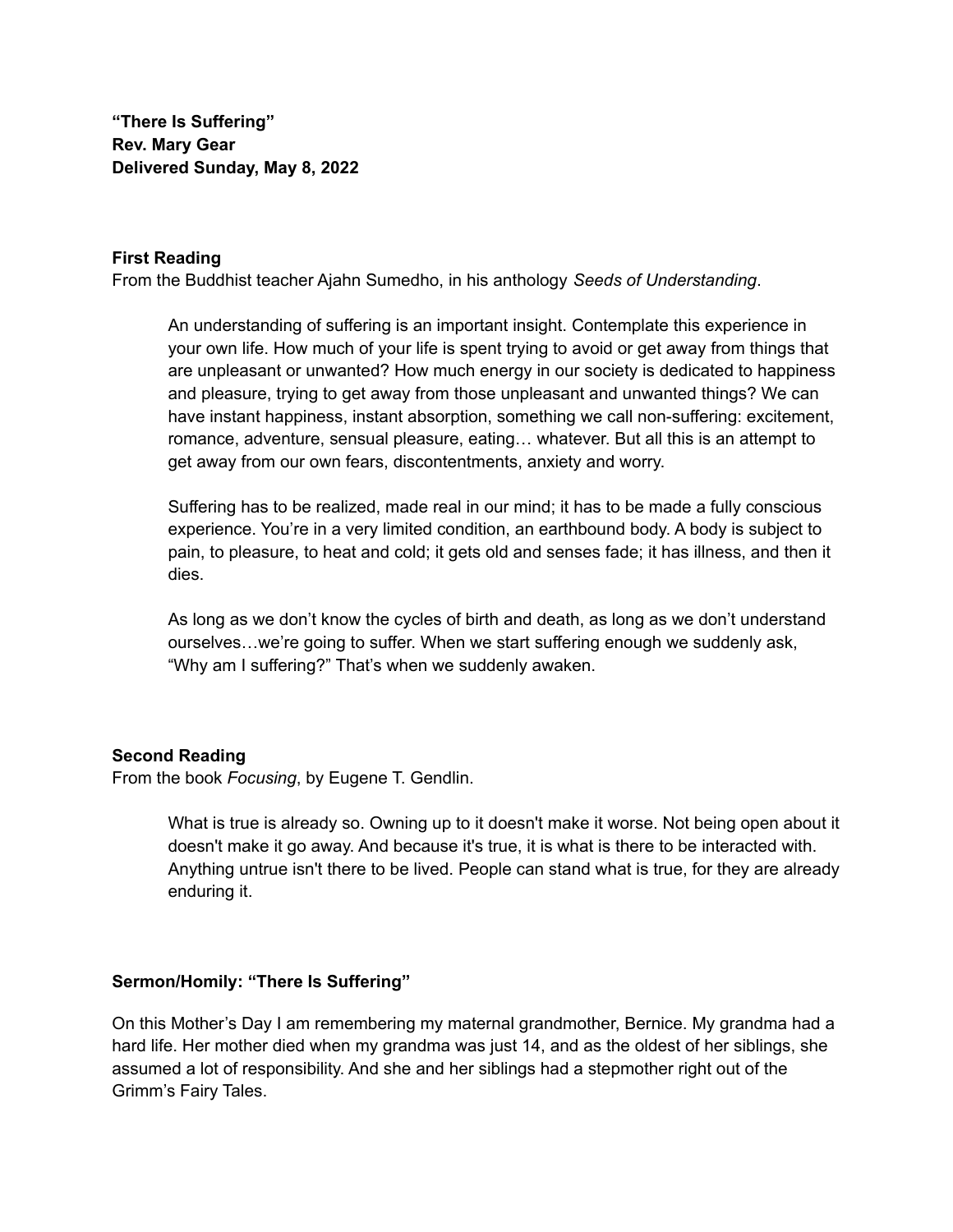When my grandma became a mother, that was also hard. She was divorced with a baby, my mom, in 1942, a time when divorce was not common or acceptable, and divorced women were seen as "damaged goods."

And yet, my grandma was joyful. She laughed easily, she danced when she could, and she loved with a wide-open heart. She lived the wisdom that we don't have to be free of suffering in order to allow ourselves joy.

Today's sermon is about suffering. This is the topic requested by the couple who purchased the sermon in last year's auction. It's a tradition here and elsewhere that, as part of the annual auction, the minister offers a sermon on a mutually agreeable topic. I've offered this item again this year, and it will be auctioned off at the dinner next Saturday. I hope to see you there.

The questions I was asked to address in this sermon are: Do people choose to suffer? Is suffering redemptive? Is the purpose of spiritual practice to alleviate suffering? How do we know when to be with suffering, rather than trying to fix it? All meaningful and juicy questions; fodder for several sermons. Here's my thoughts about suffering. I invite you to consider your own answers to these questions. I think they are worthy of serious pondering.

Every faith tradition addresses suffering in some way. Suffering is part of the human condition, a shared experience of every person who lives. The questions posed may be, "Why do hard things happen?" Or, "What is my response when hard things happen?" But, to the extent that a faith tradition acknowledges our human experience, it offers some kind of guidance, teaching, or practice related to suffering.

One of the most direct teachings about suffering comes from the Buddhist tradition, reflected in our readings today. The Buddha taught four Noble Truths; these are truths that invite us to rise to the challenge of understanding our humanity. The First Noble Truth is simply "There is suffering." This truth acknowledges that, as humans, we all experience dissatisfaction, disappointment, discontent, loss, despair, disease, sorrow, doubt, fear. We have many names for suffering.

And Buddhism makes a distinction between kinds of suffering. There is the suffering that comes from birth, sickness, old age and death, the suffering of pain, the grief of loss. That's just the nature of life in this world.

Then there's the suffering that we create out of ignorance, not understanding, and not knowing or facing what is real. It's the suffering of wanting things to be different than they are, from holding on to something that is changing and wanting it to stay the same, of not wanting to face any of the pain of living. And, while we do experience physical and emotional pain, even more suffering comes from our reaction to that pain. When we react to pain with fear or anger, the suffering is worse. When we acknowledge what is, the pain is still present, but our mind can be more at ease and our suffering not as acute.

I think that's where choice comes in related to suffering. We can't choose if we get ill or have an accident, and we certainly can't choose whether we will ever die. We can choose how we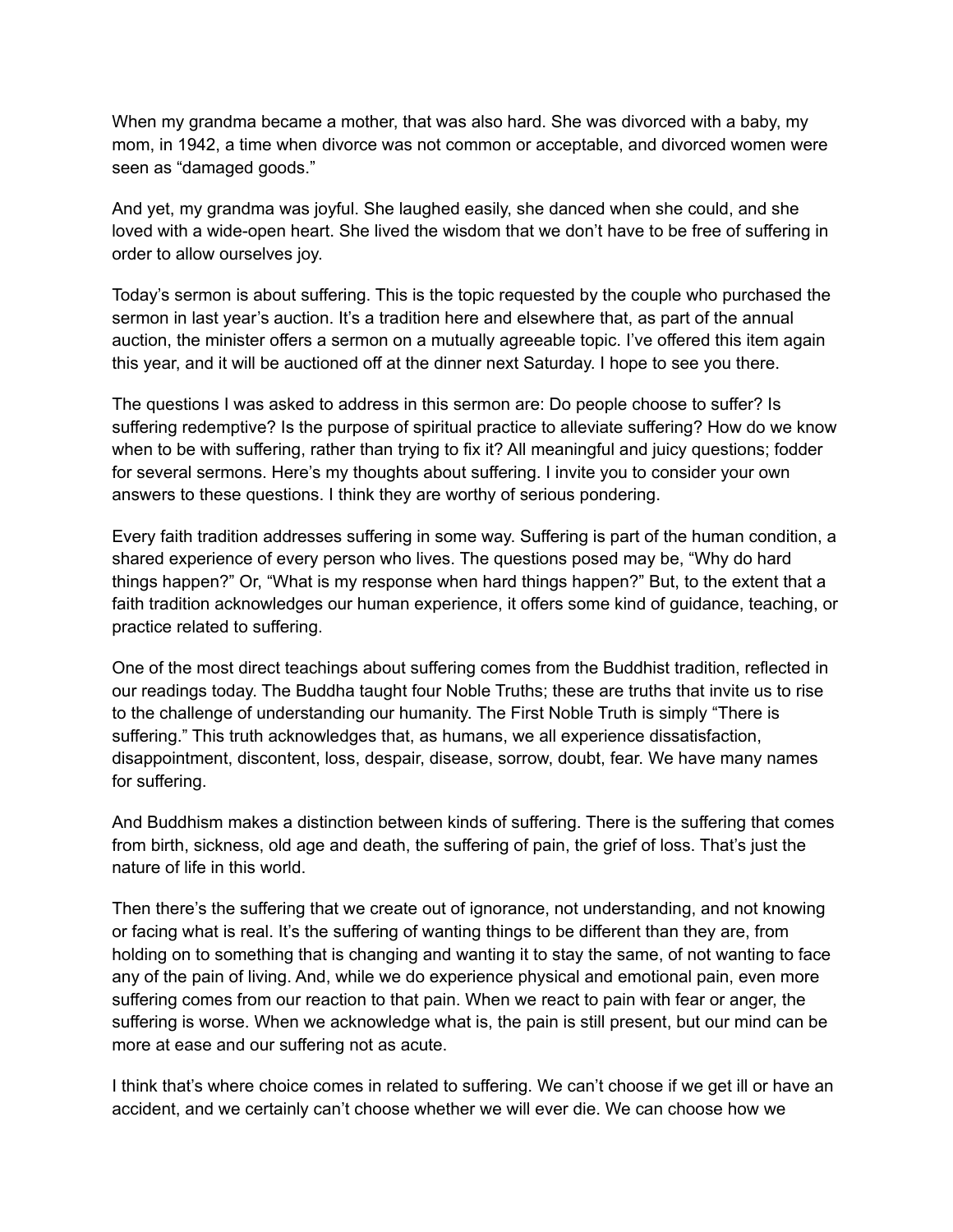respond to the suffering of life. And we can choose whether we seek to understand suffering, our own and others.

For example, there are many reasons that we might choose to do things that are bad for us—not eat veggies or not move our bodies. In my experience, those aren't choices to suffer, those are choices to fill a more immediate need for gratification or something else. And, sometimes what might appear to be a choice to suffer is based on fear and avoidance of uncertainty. For example, there's been a lot of research on why people might stay in abusive relationships if they have a choice to leave. The reasons are complicated and encompass human psychology as well as the reality of our social systems and culture. Wanting to suffer is rarely part of that complexity. The power of choice is in our willingness to understand the suffering and how it is impacting our lives.

You might ask, "Don't some people believe that they or others deserve to be punished? Don't some people believe that suffering serves a purpose? Isn't suffering redemptive; can't suffering save us?"

In cultures that have been informed by Christianity, like our US culture, there is a story that suffering is redemptive, that we can be saved in some way by suffering. It's one story of Jesus' death--that he died to save us; Jesus died for our sins. It's a story that was told in some faith communities at Easter just a few weeks ago. It is an ancient story and one that has been debated and discarded by many liberal faith traditions, including many Unitarian Universalists. Many UUs find meaning in the life of Jesus rather than the death of Jesus.

The stories we have of Jesus life are stories of healing; healing sickness and, in the story of Lazarus, reversing death. Jesus' life was also about healing the ills of society—inequity, bias, hierarchy, and abuse of power. His death can be viewed as a political act by those in power because his message was dangerous; his message of unity, equity, and sharing power was a threat to ancient power structures. Some would say Jesus' message is just as relevant today, and perhaps just as threatening to those is power.

For the past 50 years, African American and feminist theologians have researched and reflected on the story that Jesus' suffering and death was redemptive. In 1973, William Jones wrote Is God a White Racist? In this provocative book, Jones, a black theologian, argues that theology can be used for oppression: Jesus suffered, so it is fine that other people suffer, too; suffering is holy. Jones asks, "What kind of God would require that black people suffer so they could be saved in the next life?"

In 2009, Rebecca Parker and Rita Nakashima Brock wrote Saving Paradise: How Christianity Traded Love of This World for Crucifixion and Empire. They argue that the history of Christianity shows the movement away from the original teachings of Jesus and toward power. They recover the history that the story of Jesus' suffering for our salvation wasn't told until 1000 years after Jesus' death and was created for political reasons. Parker & Brock ask, "What kind of God would teach that suffering is salvation and violence is holy?"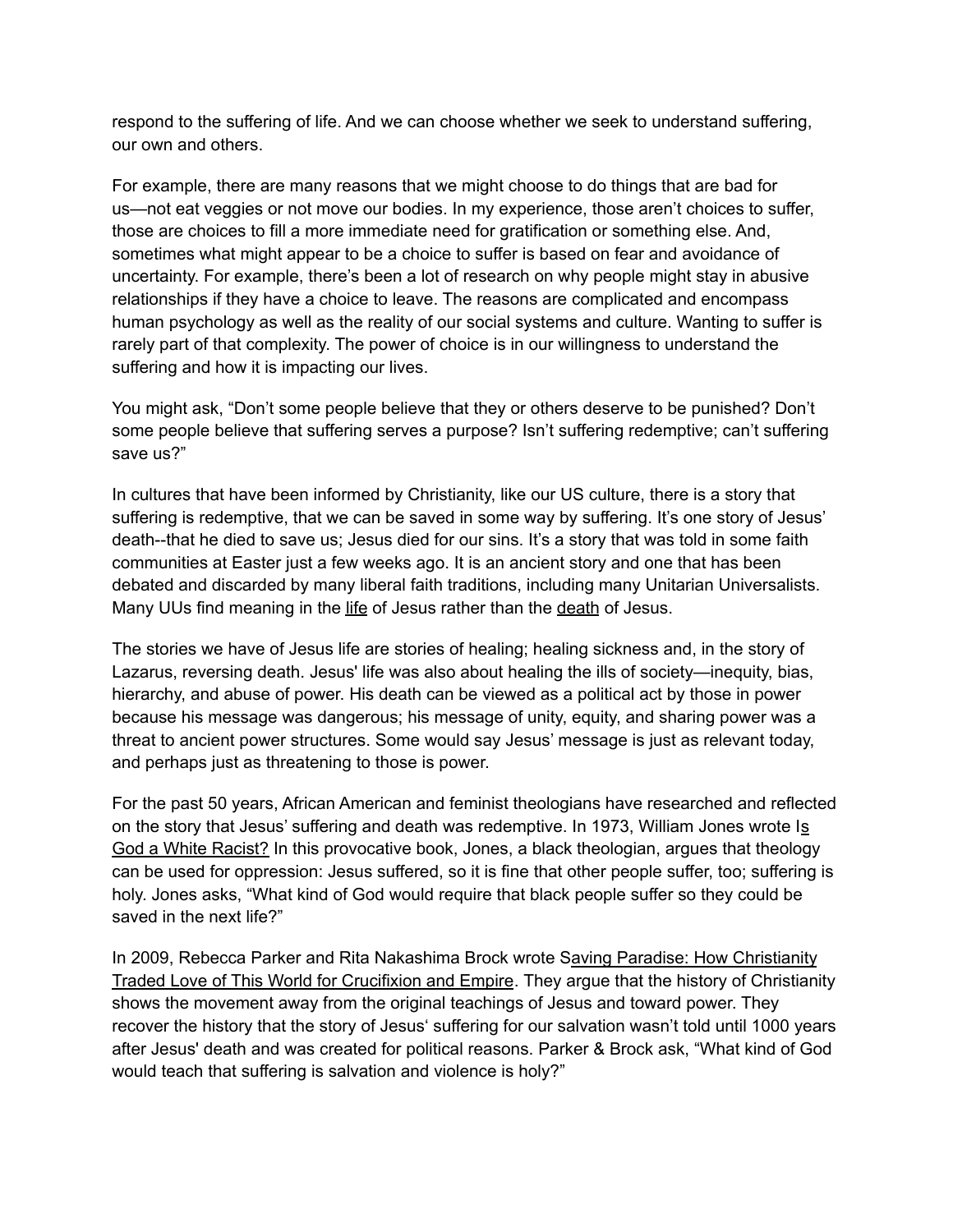It isn't by chance that black and feminist theologians have taken on this deconstruction; the idea that suffering is redemptive has been used for centuries to justify violence and oppression. Those who suffer from the effects of unjust laws and systems are told that they should expect to suffer, even relish their suffering, because Jesus suffered to save us. The oppressed are told that their suffering has meaning and will save them, just as Jesus' suffering saved us. It is a distorted view of violence and salvation used to justify inequality. Whether it's Jim Crow or misogyny, it's control over and exploitation of many for the benefit of a few.

Maybe about now you're thinking that this all sounds contradictory, or at least confusing. Yep. I think suffering has several paradoxes.

The first paradox of suffering is that in order to alleviate suffering, our own and others, we must rise up to the Buddha's challenge to understand suffering. In order to get some relief from suffering, we must lean into it.

This is where spiritual practice comes in. A spiritual practice helps us know and face what is real. It might be meditation from the Buddhist tradition or prayer from the Christian tradition, or something else. The purpose of spiritual practice is neither to cause suffering nor to alleviate suffering. The purpose of spiritual practice is to be awake. It's to help us know what is true, and to build our strength to be with whatever is.

A recent example is Ramadan, which just ended this past week. During the holy month of Ramadan, Muslims fast from food and drink from sunup to sundown. Is there suffering? Sure. Hunger pains. Feeling thirsty. A foggy brain. Fatigue. But the purpose of fasting during Ramadan is not to suffer. The purpose is to focus on relationship with God and on relationship to neighbors. Fasting helps focus so we can know what is real and true.

In addition, the purpose of spiritual practice is not to alleviate suffering. Some meditation practioners say that the purpose of meditation is not to make us calm or peaceful, but to help us wake up. A byproduct of being awake may be that it helps us live with our pain and lessen our suffering, but that it not the intent. I know from my own practice that sometimes meditation is anything but calming and peaceful, but I am usually more aware of what is real and true, however painful that may be at times.

Spiritual practice gives us some distance so we can get perspective. It helps us know our minds and, when needed, change them. When we change our minds, we can change how we act. We must understand suffering so we can decide the right action.

That leads us to the second paradox: we must both live with suffering and try to change or lessen it.

There is suffering. We cannot control all illness or disease, we can't prevent all accidents, we cannot prevent death. We can learn about disease and illness in order to prevent what we can. This is what we are experiencing now with COVID—learning, understanding, and doing what we can. We can prevent some accidents or minimize the injury. Consider seat belts and bike helmets. We can ease the passage to death with palliative care and hospice. This is the work of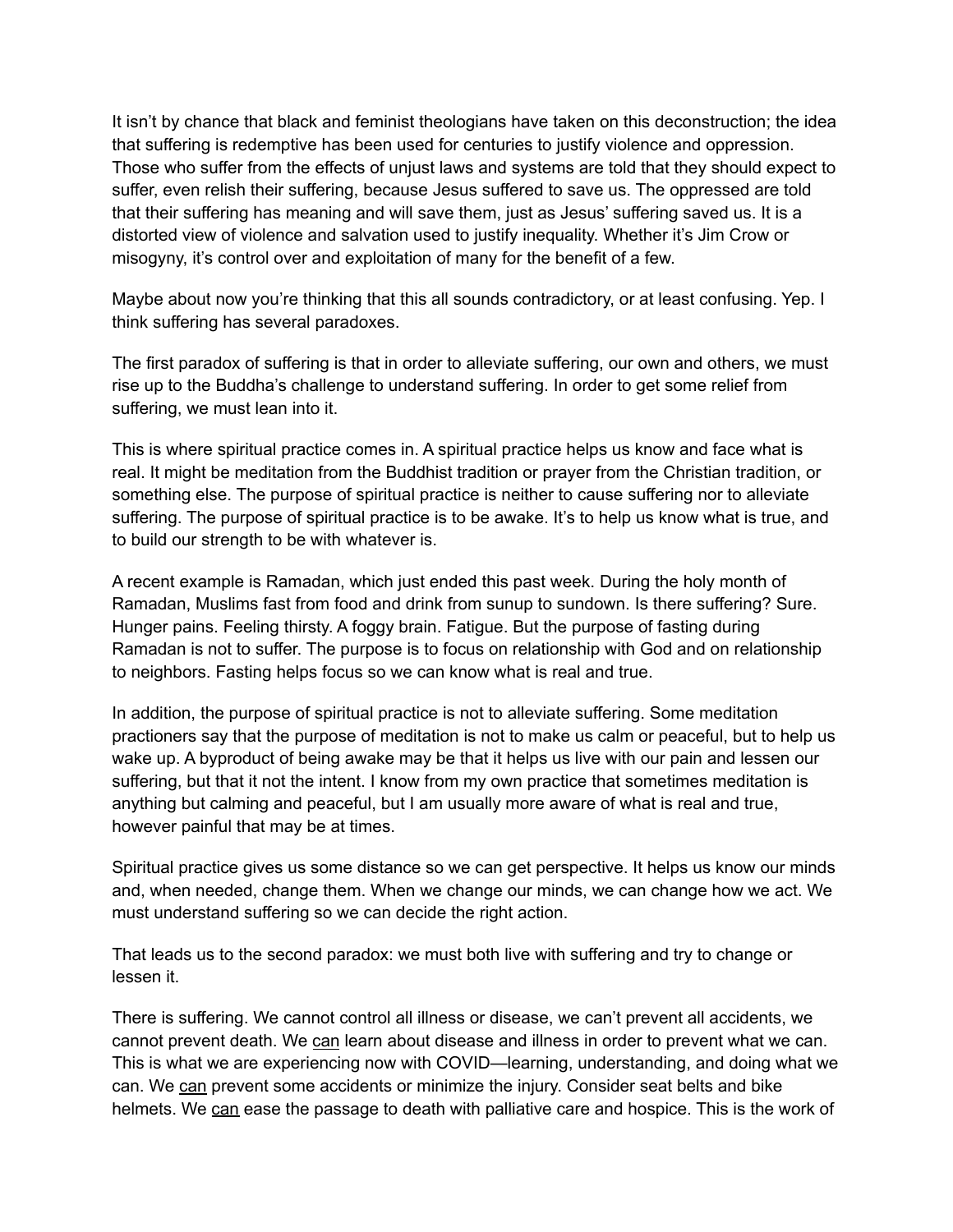science, of medicine, of caregiving; this is the work of love.

We cannot change that there are differences between people in this world. Claiming that we are all the same dismisses the reality that difference is part of nature and is a strength in any ecosystem. We can understand and change laws, systems and culture that say difference is bad, that there is only one way, and that some are better than others.

In an anti-racism training that I attended last year, a local colleague said, "I don't need white people to feel guilty and to suffer-that just creates more suffering. I need white people to change things." This is the work of justice.

Another way to approach this paradox is to notice who is assigning meaning to the suffering. When someone with privilege says to someone with less power that the suffering caused by their oppression is holy and will save them, I'd name that violence. Or to paraphrase black theologian William Jones, it's the theology of a God unworthy of our worship.

But, if someone assigns meaning to their own suffering, well that is something different. If a person who is suffering finds inspiration and solidarity in the suffering of others, even in the suffering of Jesus, perhaps that can lessen their suffering and give it meaning.

We can ask, "Who is deciding that suffering has meaning, and what that meaning is?"

The third and final paradox of suffering is that we suffer because we are connected. But the alleviation of suffering is not disconnection; it's more connection. One example is the suffering of grief. In the past 10 days we've celebrated the lives of two beloved OUUC elders who have died. We mourn, we grieve because we loved them. Grief is the price of love. But the antidote to grief is not to disconnect, to never love or care. The antidote to grief is to mourn together. One of the ways that pain becomes suffering is when the pain is so overwhelming that we believe we are alone. That's why our rituals of mourning are so important. We gathered in community to hold each other in our loss, to acknowledge that the cost of love is loss, and to re-learn that we are not alone. In each service we laughed, we cried, we told stories, we made music. That is the power of a faith community. That's the power of love.

Poet Ocean Vuong (Wong) recently released a book titled Time Is A Mother. This is a collection of poems he's written since losing his mother to cancer. In a recent interview, he spoke about the power of turning loss into art. He said:

I think it's the job description. And a lot of folks ask me, "How can you be so vulnerable in your work? How can you look at difficult histories — personal and political and historical — and keep going? How do you take care of yourself?" And I said, "I signed up for this." I don't think it's a burden to look at everything that is human, the joys and the difficulty. This is the task at hand, to not turn away from the light and the dark, and that is the poet's job.

This is the challenge and the power of our humanity. That is our job as humans, to know all of what is real, to know what is true, and to live it all.